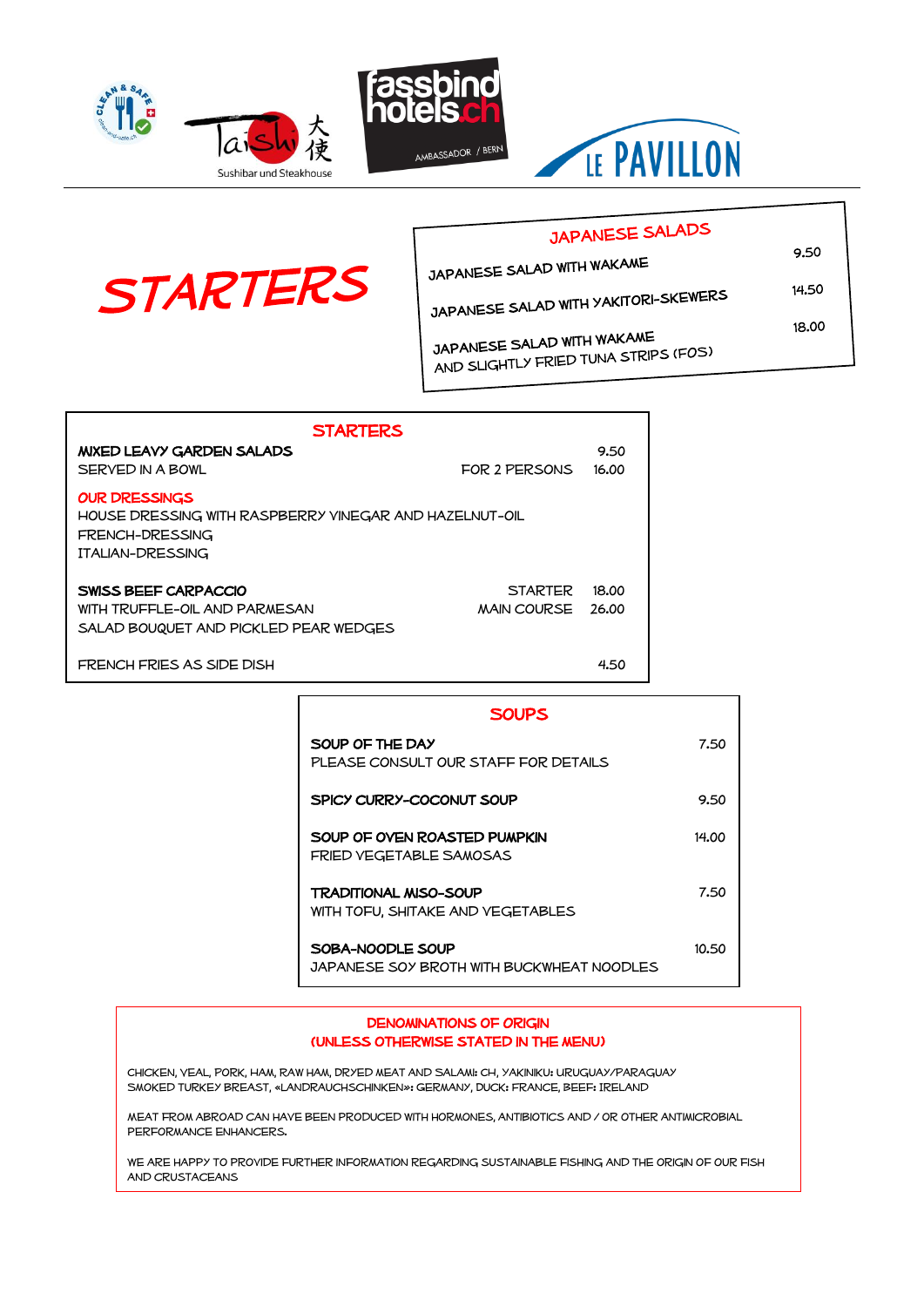







## Nigiri Sushi (2 pieces) 握り寿司(二貫)

| MARINATED VEGETABLE MARROWS                              | 4.80 |
|----------------------------------------------------------|------|
| "SAKE" – SALMON (LABEL ROUGE)                            | 6.40 |
| .IWASHI"<br><b>SARDINE</b>                               | 6.40 |
| <b>.TAKO"</b> OCTOPUS                                    | 6.80 |
| <b>MAGURO" -</b> TUNA (FOS).                             | 7.20 |
| <b>.EBI"</b> – JUMBO SHRIMPS                             | 7.20 |
| <b>"HAMACHI" -</b> KINGFISH (FOS)                        | 7.20 |
| .INARI"<br>TOFU FILLED WITH SUSHI RICE<br>AND VEGETABLES | 9.50 |

### SUSHI AND SASHIMI VARIATIONS 寿司刺身盛り合わせ

| "SUSHI TAKE" (9 PIECES MIXED)                   | 19.00 |
|-------------------------------------------------|-------|
| <b>"SUSHI MATSU" (18 PIECES MIXED)</b>          | 32.00 |
| <b>"SUSHI KOTOBIKI" (24 PIECES MIXED) 39.00</b> |       |
| <b>SASHIMI TAKE" (SMALL PORTION)</b>            | 21.00 |
| <b>SASHIM MATSU" (BIG PORTION)</b>              | 34.00 |
|                                                 |       |

## **SUSHI & SASHIMI**

| <b>MAKI SUSHI (1 ROLL)</b><br>巻き寿司(一本 六貫) |       |
|-------------------------------------------|-------|
| "KAPPA"<br><b>CUCUMBER ROLL</b>           | 8.00  |
| AVOCADO ROLL                              | 8.50  |
| "YASAI"                                   |       |
| MAKI WITH MARINATED VEGETABLES            | 9.00  |
| "SAKE"<br>SALMON ROLL (LABEL ROUGE)       | 12.00 |
| .TEKKA*<br>TUNA ROLL (FOS)                | 14.00 |
| <b>CALIFORNIA ROLLE (FOS)</b>             | 18.00 |

### Chirashi Sushi 五目ちらし 寿司

The original way to enjoy sushi

Chirashi Sushi is a type of sushi in which the cut ingredients are loosely poured over the rice.

| <b>CHIRASHI</b> | <b>STARTER</b>     | 12.00 |
|-----------------|--------------------|-------|
| CHIRASHI        | <b>MAIN COURSE</b> | 26.00 |

served with soy sauce, Wasabi and marinated ginger

| <b>SUSHI BOATS</b>                                                                  |       |
|-------------------------------------------------------------------------------------|-------|
| 寿司 舟                                                                                |       |
| OUR BOATS ARE PERFECT AS A STARTER FOR 3-4 PERSONS OR AS MAIN COURSE FOR 2 PERSONS. |       |
| <b>SASHIM BOAT</b>                                                                  | 78.00 |
| SUSH BOAT                                                                           | 82.00 |
| SUSHI-SASHIM BOAT                                                                   | 85.00 |
| ALL SUSHI DISHES WILL BE SERVED WITH SOY SAUCE, WASABI AND MARINATED GINGER         |       |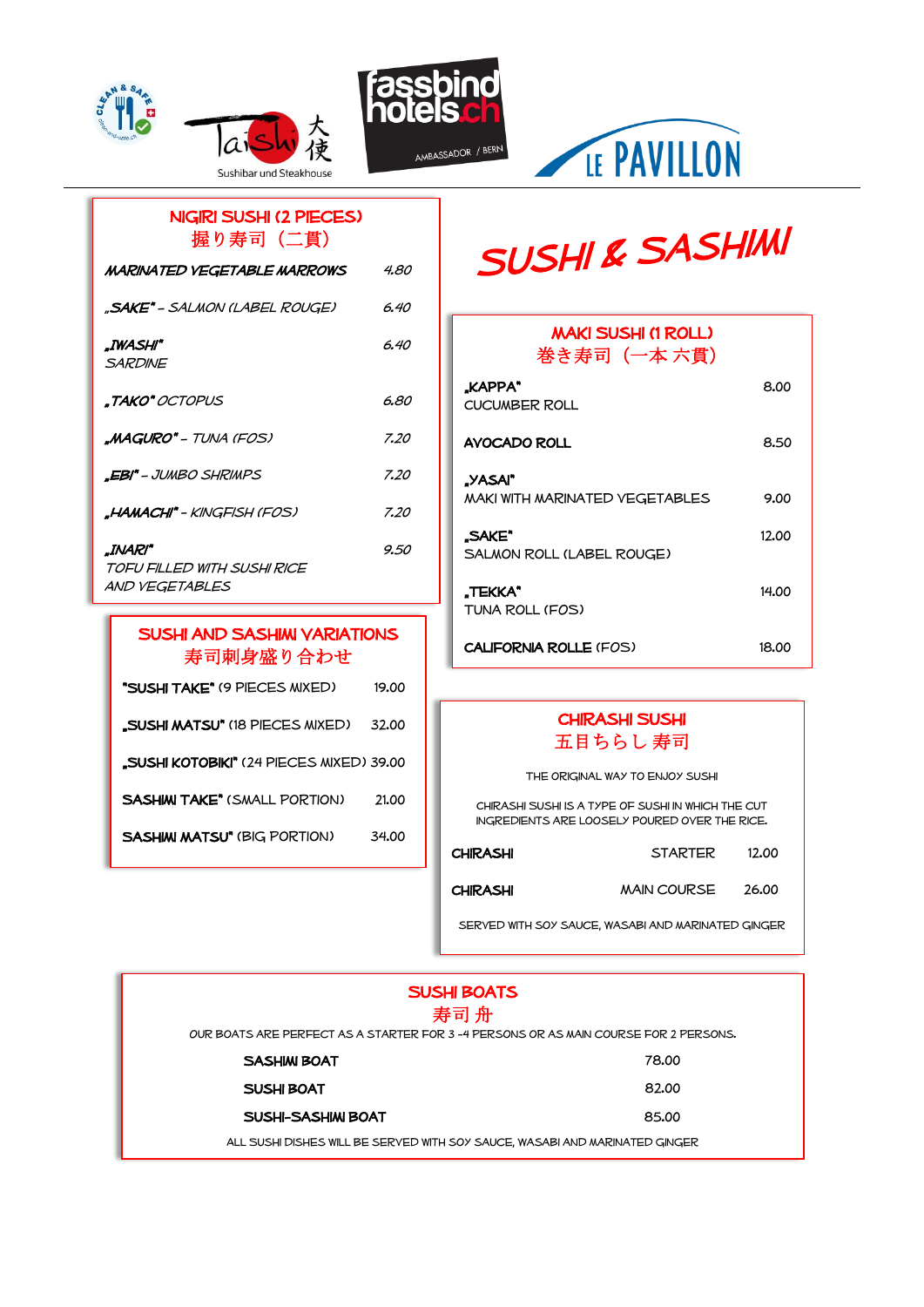









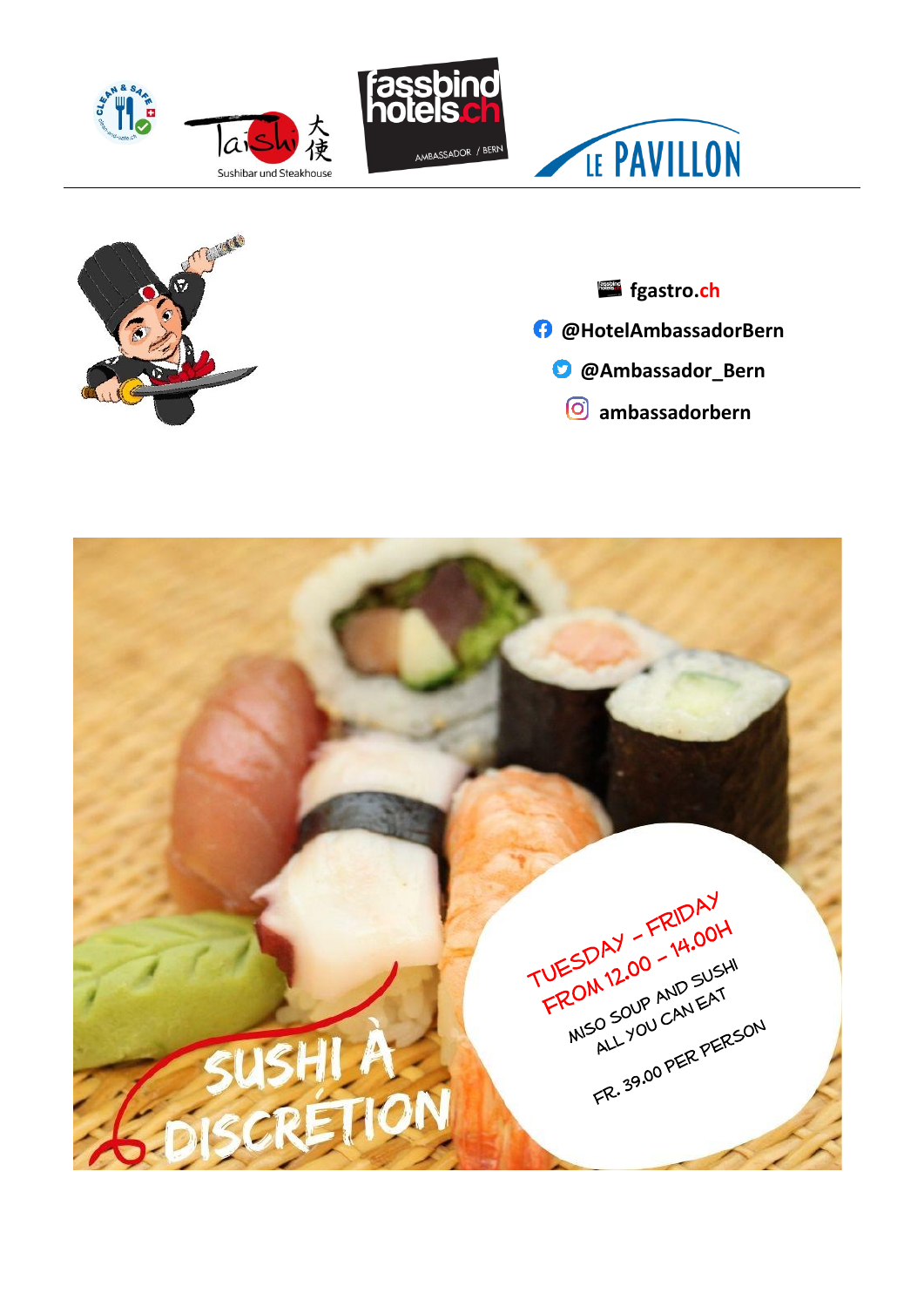



# **HOT DISHES**

| <b>DONBURI</b><br>ドンブリ                                                                                           |       |
|------------------------------------------------------------------------------------------------------------------|-------|
| THE WORD PART "DON" REFERS TO A BOWL FULL OF HOT, STEAMED RICE.<br>IT IS PRECEDED BY THE INGREDIENT ADDED TO IT. |       |
| <b>TOFU-DON</b><br>SMOKED TOFU WITH VEGETABLE STRIPS AND SHITAKE                                                 | 24.50 |
| BUTA-DON<br>HOMEMADE PULLED PORK, GARI AND LEEK                                                                  | 26.00 |
| <b>TORI-DON</b><br><b>MARINATED CHICKEN BREAST STRIPS</b><br>AND SOY BEANS                                       | 27.50 |
| GYU-DON<br>THIN SLICES OF BEEF ENTRECÔTE MARINATED WITH YAKINIKU SAUCE<br>SERVED WITH FRESH GINGER               | 38.00 |
| <b>EBI SAKE-DON</b><br>WITH JUMBO SHRIMPS AND SALMON DICES<br>PAN FRIED WITH SAKE AND TAKUAN                     | 39.50 |

### Japanese Udon Noodles うどん

#### UDON 23.0

WITH SMOKED TOFU DICES SERVED WITH SOY-BROTH, SHITAKE and vegetables

#### UDON 26.0

With chicken breast Teriyaki SERVED WITH SOY-BROTH, SHITAKE and vegetables

|    | <b>CLASSICS</b>                                                                                      |  |
|----|------------------------------------------------------------------------------------------------------|--|
| 50 | TAGLIATELLE WITH SMOKED SALMON 26.00<br>AND SUGAR PEAS<br><b>LIGHT CREAM SAUCE</b>                   |  |
| 00 | PORK FILLET MÉDAILLONS<br>39.50<br>DRIED MORELS-SAUCE<br>NOODLES WITH HERBS<br>AND VEGETABLE GARNISH |  |

#### **ALLERGIES AND INGREDIENTS**

WE HAVE A RANGE OF ALLERGEN-FREE DISHES AND INGREDIENTS.

IF YOU SUFFER FROM AN INTOLERANCE OR WOULD LIKE INFORMATION ABOUT THE INGREDIENTS OF OUR DISHES, PLEASE CONTACT OUR SERVICE STAFF.

WE ARE HAPPY TO HELP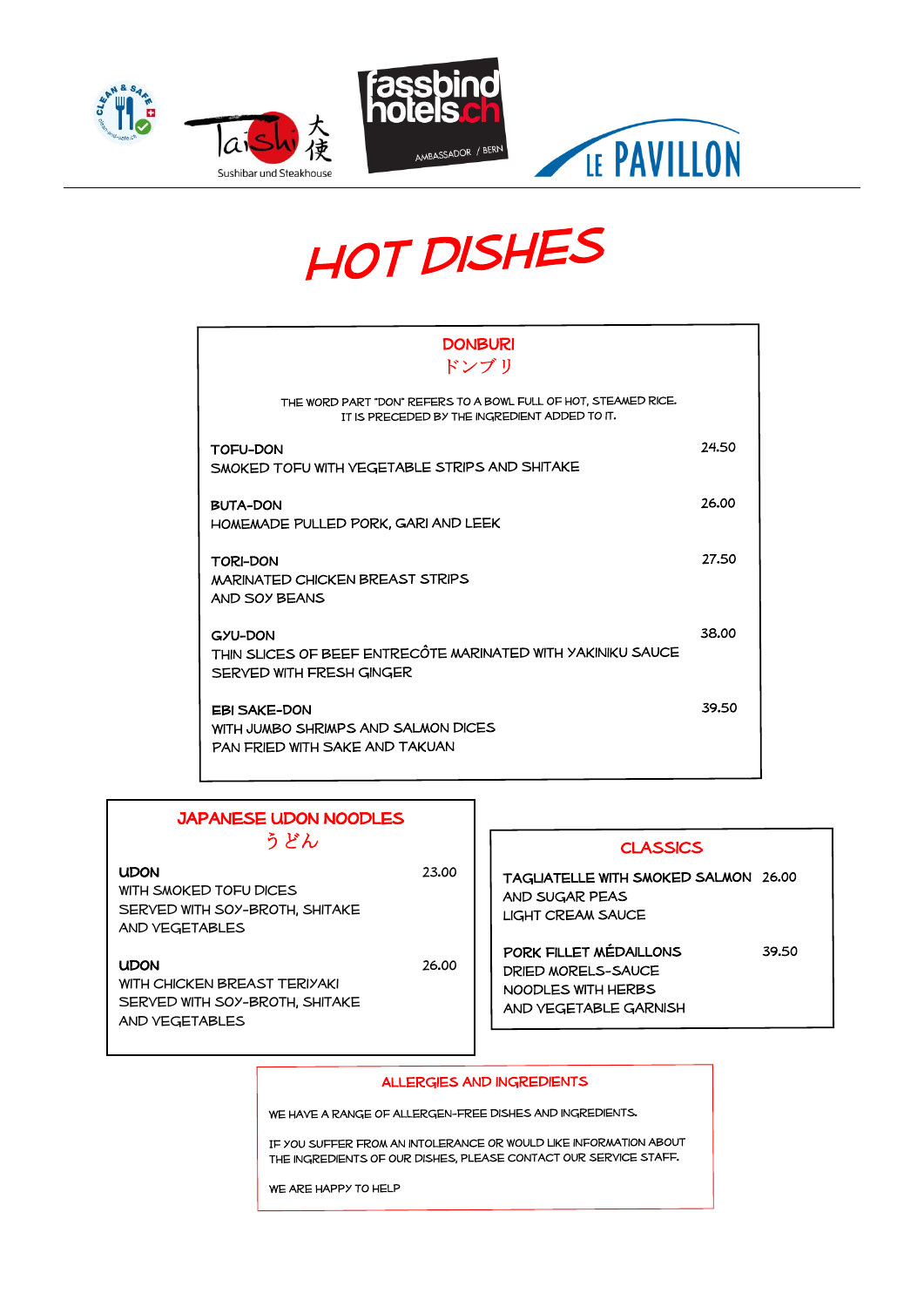





## LE PAVILLON

### CHOOSE YOUR WEIGHT

SEKIWAKE, OZEKI AND YOKOZUNA ARE THE THREE HIGHEST SANYAKU RANKINGS FOR THE BEST SUMO WRESTLERS.

| LOIN OF PORK      | SEKIWAKE (120G) | 24.50 |
|-------------------|-----------------|-------|
|                   | OZEKI (180G)    | 29.50 |
|                   | YOKOZUNA (250G) | 35.00 |
| <b>VEAL STEAK</b> | SEKIWAKE (120G) | 38.50 |
|                   | OZEKI (180G)    | 42.00 |
|                   | YOKOZUNA (250G) | 49.00 |
| BEEF ENTRECÔTE    | SEKIWAKE (120G) | 38.00 |
|                   | OZEKI (180G)    | 44.50 |
|                   | YOKOZUNA (250G) | 49.50 |
| BEEF FILLET       | SEKIWAKE (120G) | 45.50 |
|                   | OZEKI (180G)    | 52.00 |
|                   | YOKOZUNA (250G) | 60.00 |

## Teppanyaki

Teppanyaki dishes **ARE EXCLUSIVELY** Available in the restaurant «Taishi». As an alternative, WE RECOMMEND our Donburis.

#### Fish and meat

| CHOICE OF FISH AND CRUSTACEANS<br>ON LEMON-SOY SAUCE                                           | 39.00 |
|------------------------------------------------------------------------------------------------|-------|
| SALMON TERIYAKI (LABEL ROUGE)                                                                  | 38.00 |
| KINGFISH (FOS)<br>WITH SHITAKE AND MUSHROOMS<br>ON SPICY LEMON SAUCE                           | 39.00 |
| TUNA FILLET (FOS)<br><b>FRIED WITH LIMES</b>                                                   | 42.00 |
| JUMBO SHRIMPS (FOS)<br>FLAMRD WIT BRANDY                                                       | 43.00 |
| DICES OF JAPANESE TOFU<br>WITH SOY, GINGER, CHILLI AND GARLIC                                  | 28.00 |
| POULARD BREAST<br>WITH PEAR, SESAME AND CHOYA-LIQUOR                                           | 29.00 |
| DUCKLING BREAST TERIYAKI<br>WITH ORANGE AND SESAME<br>FLAMED WIT GRAND-MARNIER                 | 38.00 |
| "YAKINIKU"<br>BEEF ENTRECÔTE STRIPS<br><b>MARINATED WITH SOY AND MIRIN</b>                     | 38.00 |
| "SURF AND TURF"<br>(BEEF FILLET AND JUMBO SHRIMPS)<br>WITH SESAME-, YAKINIKU- AND AURORA-SAUCE | 54.00 |



#### **ADDITIONAL SIDE DISH**

Fried rice, mild or spicy Prepared on the teppan Grill

PORTION 6.50